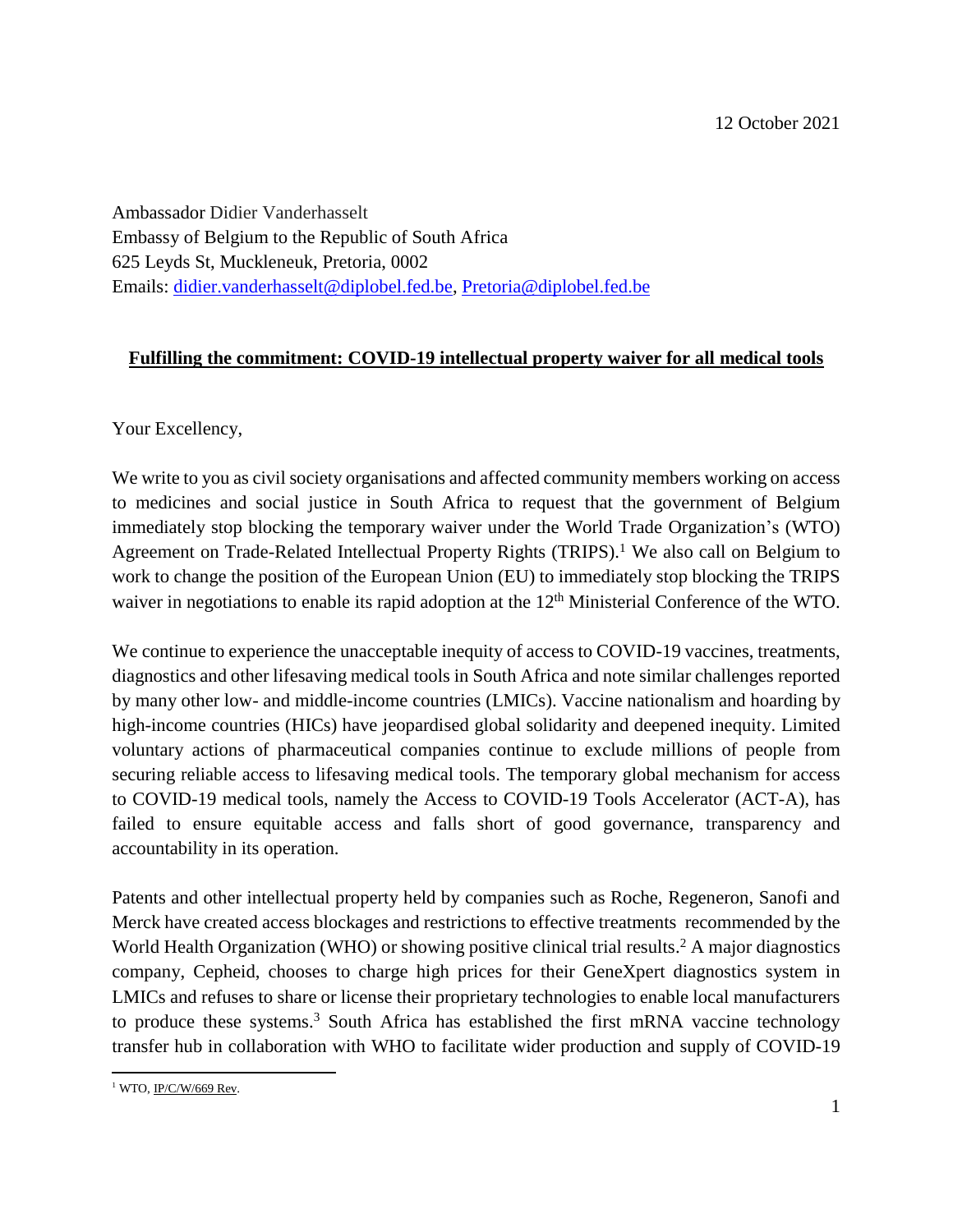mRNA vaccines by and for LMICs. <sup>4</sup> Unfortunately, none of the major mRNA vaccine developers have joined this initiative, and patents on mRNA vaccines secured by these developers are hindering prospective local production. Moderna has not applied for registration to supply its vaccine in South Africa but has already obtained South African patents related to the vaccine.

People in LMICs have contributed to breakthroughs in biomedical science during this pandemic. In addition to South Africa's supportive public policies and funding, thousands of South Africans have supported and participated in critical clinical trials leading to eventual medical innovations that can save lives around the world. However, these contributions have not ensured equitable and reliable access to the resulting COVID-19 medical tools. Instead we are forced to rely on HIC donations and major companies' minimal and delayed deliveries. Our right to produce and supply these urgently needed medical tools is denied. This is injustice. We demand change, not charity. We call on the Belgian government to join waiver-supporting countries to make the TRIPS waiver a reality, enabling greater self-reliance for South Africa and other LMICs.

We are deeply concerned that the EU is the main blockage in TRIPS waiver negotiations. This blockage continues despite an increasing number of individual EU member states expressing support for the waiver and a clear demand from the European Parliament for the EU to stop blocking the waiver negotiation.<sup>2,3</sup> Instead of engaging in text negotiations on the waiver, the EU has submitted a counterproposal that offers nothing new to help address the present pandemic challenges.<sup>4</sup> We do not understand how the EU can present such an unproductive counterproposal in the midst of a global pandemic. Nor do we understand why EU member states do not distance themselves from this approach. The EU's blockage comes in addition to actions by the EU that have contributed to deepening COVID-19 vaccine inequity. The EU has hoarded excess vaccines, denied responsibility to request that corporations share technologies, and continues to ignore the evidence of the need for a waiver to overcome the limitations of existing intellectual property rules. <sup>5</sup> We ask Belgium as a major EU member state that continues to oppose the waiver proposal to change its position, joining other waiver-supporting EU members and working to change the EU position at the WTO.

The waiver negotiation has been delayed for over a year while the pandemic continues to affect millions of people, with more concerning variants of the virus putting even greater strain on already overburdened public health systems. The world is watching now as the WTO Ministerial

<sup>3</sup> European Parliament resolution of 10 June 2021 on meeting the global COVID-19 challenge: effects of the waiver of the WTO TRIPS Agreement on COVID-19 vaccines, treatment, equipment and increasing production and manufacturing capacity in developing countries (2021/2692(RSP)). 2021. Available from: [https://www.europarl.europa.eu/doceo/document/TA-9-2021-0283\\_EN.html](https://www.europarl.europa.eu/doceo/document/TA-9-2021-0283_EN.html)

<sup>4</sup> MSF. MSF analysis of EU communications to TRIPS Council on COVID-19 IP waiver proposal. 2021. Available from: <https://msfaccess.org/msf-analysis-eu-communications-trips-council-covid-19-ip-waiver-proposal>

<sup>5</sup> MSF. Briefing note: EU's hollow promises of global COVID-19 vaccine equity. 2021. Available from:

 $\overline{\phantom{a}}$ 

[https://msfaccess.org/sites/default/files/2021-09/COVID19\\_BriefingNote\\_EU\\_hollow\\_promises\\_ENG\\_15.9.2021.PDF](https://msfaccess.org/sites/default/files/2021-09/COVID19_BriefingNote_EU_hollow_promises_ENG_15.9.2021.PDF)

<sup>2</sup> Cue C. Sánchez promete donar 30 millones de vacunas y defiende el multilateralismo en un ambiente de tensión internacional en la ONU. El Pais. 2021 Sep 22. Available from[: https://elpais.com/espana/2021-09-23/sanchez-promete-donar-30-millones-de-vacunas-y-defiende-el](https://elpais.com/espana/2021-09-23/sanchez-promete-donar-30-millones-de-vacunas-y-defiende-el-multilateralismo-en-un-ambiente-de-tension-internacional-en-la-onu.html)[multilateralismo-en-un-ambiente-de-tension-internacional-en-la-onu.html](https://elpais.com/espana/2021-09-23/sanchez-promete-donar-30-millones-de-vacunas-y-defiende-el-multilateralismo-en-un-ambiente-de-tension-internacional-en-la-onu.html)